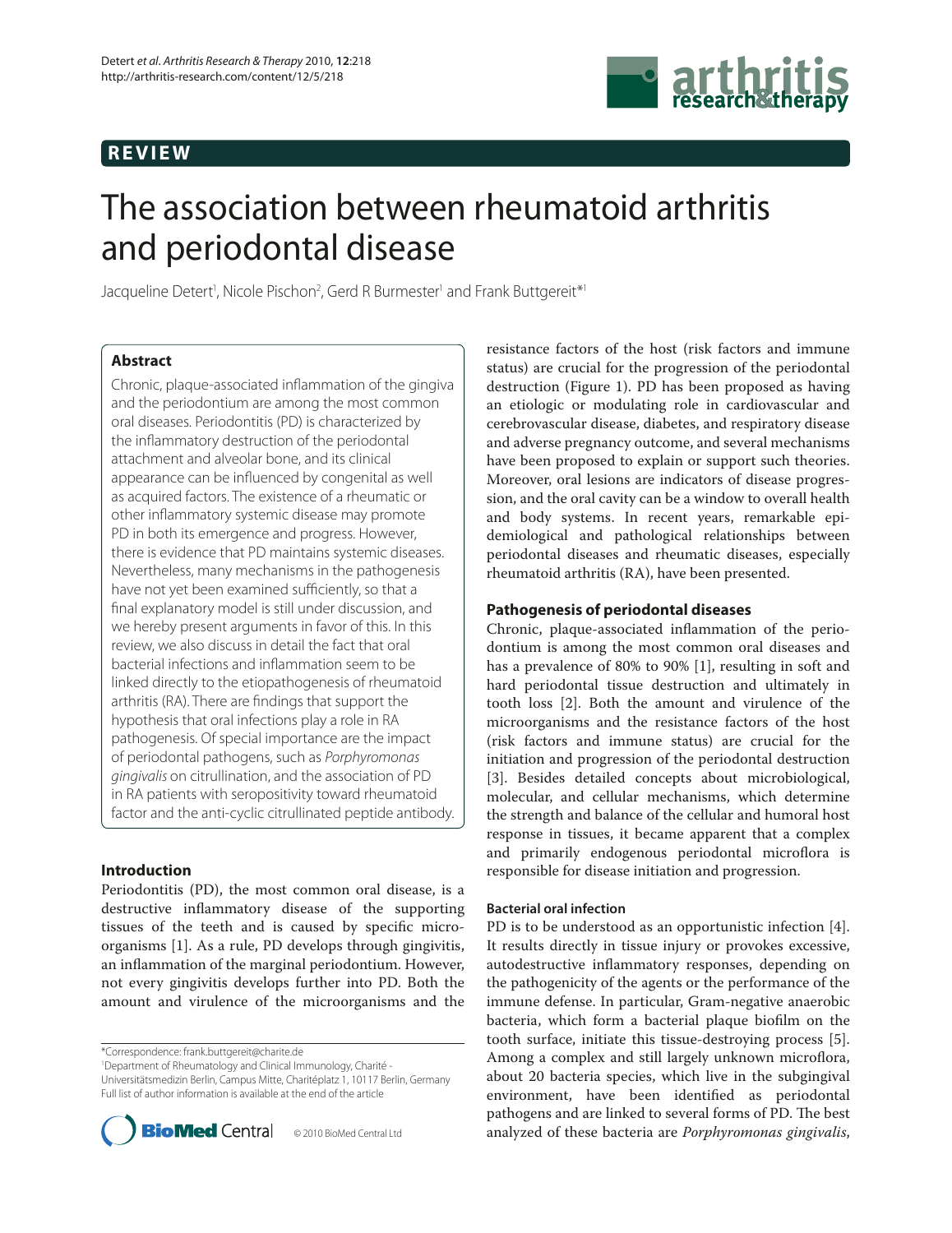

*Prevotella intermedia*, *Tannerella forsythia*, and *Aggregati bacter actinomycetem-comitans* [6].

#### **Biofilm infection**

In the periodontal pocket of periodontal disease, there exists a condition in which periodontopathic bacteria form a film-like colony by adherence and aggregation [7]. After a few hours, resident microorganisms – most of which are mostly Gram-positive – stick to the membranaceous layer of the smooth surface of the teeth (pellicle layer), which settles within minutes up to a few hours after thorough mechanical tooth cleaning. By means of fimbriae, pili, and so-called glycocalyx, Gramnegative bacteria can attach to those microorganisms [8]. A complex and extremely resistant biofilm with a decisive evolutionary advantage for the bacteria develops. They can cooperate metabolically [8], and because of the complexity and subgingival location, the bacteria are protected from immunologic defense mechanisms of the host as well as from antibiotic agents. The enhancement of the bacterial pathogenicity is a result thereof [8]. Continuous stimulation by bacteria inflicts injury within the gingiva, destroys the local immune system, and activates osteoclasts in the tissue, so that the PD can progress [9].

#### **Virulence factors**

Besides the ability to form biofilms, the synthesis of toxic substances is among the most important characteristics of dental pathogenic bacteria. Enzymes have a direct tissue-destroying effect (neutral phosphatases and collagenases). Leucotoxins and immunoglobulin-splitting substances elude defense mechanisms [10]. Moreover, osteoclast-activating alkaline and acid phosphatases lead indirectly to the loss of the periodontal attachment apparatus. Lipopolysaccharides (LPSs) and proteoglycans, which are both part of the cell wall of Gram-negative bacteria, play a key role in activating the immune system with the release of diverse cytokines, subsequently causing alveolar bone resorption.

## **The two phases of the immune response the critical pathway**

The pathogenetic model of the critical pathway assumes the simple cause-and-effect principle and permits a differentiated view of the processes of the marginal development of PD. According to this model, there are two phases [11].

#### **First phase: initial immune response**

Through the junctional epithelium, which adheres to the tooth surface, a constant immunologic interaction between periodontal-pathogenic bacteria and the cells of the immune system takes place [10]. Bacteria release metabolites and toxins and thereby activate the immune system. LPS is one of the strongest activators of immunologic inflammatory processes  $[10,12]$ . Apart from the formation of integrin ICAM-1 (intercellular adhesion molecule-1), numerous proinflammatory and inflammatory cytokines such as interleukin-1-beta (IL-1β) as well as IL-6, IL-8, IL-1, and tumor necrosis factor-alpha (TNF- $\alpha$ ) [13] are involved in this process. In this way, the path of the neutrophil granulocytes via leucodiapedesis through the endothelium to the inflammatory center is established [10]. There, pathogenic bacteria, which are opsonized by complement factors (C3b and C4b) and immunoglobulins (IgG1 and IgG2), are phagocytosed  $[14]$ . This early inflammatory response to the biofilm is dominated by polymorph nuclear leucocytes (PMNLs), which have a modulatory effect on  $T$  and  $B$  lymphocytes and which increasingly penetrate the tissue [15]. An increased secretion of gingival sulcus fluid leads to the washout of proinflammatory mediators and the recruitment of inflammatory cells from the tissue. Together with immunoglobulins, PMNLs form an effective defense bank against pathogenic microorganisms [11]. If the microbial attack is successfully and sufficiently embanked in this first phase, the inflammation is  $-$  according to the model of the critical pathway – restricted to the marginal gingiva (resulting in gingivitis) [11]. The second phase of the immune response is activated if the described defense mechanisms are insufficient.

#### **Second phase of the immune reaction**

Current data show that PD develops preferably in disposed persons with an abnormal inflammatory immune reaction to microbial plaque. Monocytes or macrophages or both become active as an unspecific immune response [16]. Histologically, the longer-lasting inflammation manifests itself in the conversion of the junctional epithelium into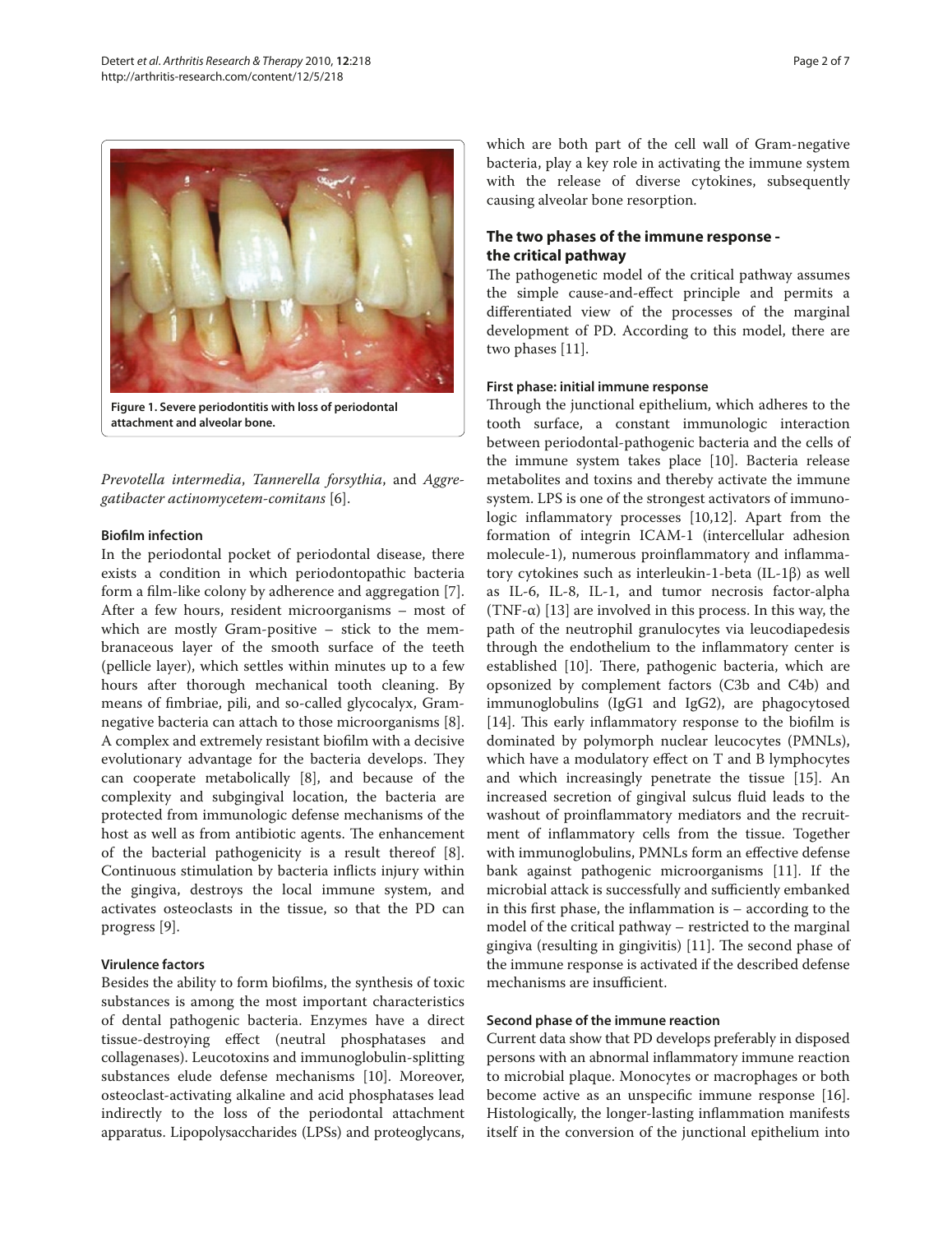the so-called pocket epithelium, which is characterized by its increased proliferation rate in the basal area and an increased permeability for larger molecules. Because of the stimulation of the CD14 receptors by LPS complex formation, macrophages secrete the prostaglandin  $E<sub>2</sub>$ (PgE<sub>2</sub>) and the proinflammatory cytokines IL-1β and TNF-α, which convey the periodontal bone absorption. Matrix metalloproteinases (MMPs) participate in the destruction of the extracellular matrix [12]. Furthermore, secondary inflammatory mediators (for example, the platelet-activated factor and biogenic amines [bradykinin and histamin] [16]) support the adhesion of neutrophil granulocytes to endothelic cells by endothelial expression of adhesion molecules [12]. IL-1β and PgE<sub>2</sub> both have an inhibiting effect on the collagen synthesis [12]. PgE<sub>2</sub> leads to vasodilation, bone atrophy, and edema formation [12]. B and T cells and plasma cells are to be found in the inflammatory infiltrate and gingival sulcus fluid, respectively. Most of the plasma cells form immunoglobulins of the type IgG (approximately 60% to 80%). Significantly fewer of those formed are IgAs (approximately 10% to 40%), and only a few are IgMs [17]. The local antibody synthesis produces antibodies that are diverse in quantity and specificity. These antibodies can be more frequently local than systemic [17].

## **Rheumatic diseases such as rheumatoid arthritis and periodontitis**

Many recent studies have identified statistically significant associations between established PD and rheumatic diseases. In particular, RA as a chronic inflammatory joint disease shows numerous characteristics and pathogenetic processes that have similarities to PD. RA and its relationship to PD are the best-studied topics, and there are numerous publications in this regard. Therefore, this review focuses on this disease. Interesting and important results that describe the importance of microcirculation, osteoporosis, and other common risk factors in respect to the relationship between the rheumatic diseases such as RA and PD are expected to appear in the future.

## **Association studies in rheumatoid arthritis and periodontitis**

It has been reported that patients with longstanding active RA have a significantly increased incidence of PD when compared with healthy subjects [18-20] and that patients with PD have a higher prevalence of RA than patients without PD [21]. de Pablo and colleagues [22], using data from the Third National Health and Nutrition Examination Survey (NHANES III), show a significant association between RA and PD in the US population. In patients with RA, a significant correlation in teeth loss and alveolar bone loss was found, and this may well represent various aspects of periodontal health [23].

#### **Role of oral infections and immune response**

Successful treatment of RA with antibiotics against bacterial anaerobic infections points to the involvement of bacteria in the etiopathogenesis of  $RA$  [24]. The hypothesis that oral infections play a role in RA pathogenesis may be supported by the detection of bacterial DNA of anaerobes and high antibody titers against these bacteria in both the serum and the synovial fluid of RA patients in the early and later stages of the disease [25]. The highly pathogenic bacteria of the oral flora can maintain a chronic bacteremia that may damage distant organs (joints and endocardium) [26]. Periodontal pathogens, as *P. gingivalis*, have the ability to impair epithelium integrity, invade human endothelium cells, and influence both transcription and protein synthesis [27]. By these means, periodontal pathogenes have a direct systemic access to the blood circulation [28]. Examinations of patients with RA show an increased number of specific antibodies and the DNA of these bacteria in the blood and synovial liquid [29]. Recently, it was shown that *P. gingivalis* is able to invade primary human chondrocytes that were isolated from knee joints and to induce cellular effects [30]. As a consequence of this invasion, *P. gingivalis* delayed cell cycle progression and increased cell apoptosis in these chondroncytes [30].

## *P. gingivalis* **and gingipains**

*P. gingivalis* produces arginine-specific (gingipain R) and lysine-specific (gingipain K) cystein endopeptidase  $[24]$ , which play a role in bacterial housekeeping and infection, including amino acid uptake from host proteins and fimbriae maturation  $[31,32]$ . Gingipains are proteolytic enzymes [32] responsible for the expression of the virulence. Proteinases such as MMP-1, MMP-3, and MMP-9 are activated and extracellular matrix host proteins such as laminin, fibronectin, and collagen are degraded by *P. gingivalis* gingipains [33]. Furthermore, gingipains are responsible for an increased vascular permeability and for the degradation of complement factors [33].

#### *P. gingivalis* **and the enzyme peptidylarginine deiminase**

*P. gingivalis* is currently the only known bacterium with expression of peptidyl arginine deiminase (PAD), which represents an important pathogenic factor of RA [20,34]. The enzymatic deimination of arginine residuals to citrulline through the enzyme PAD is a form of posttranslational protein modification [35]. The consequence is a modification of the structure of the protein, by which its biochemical and antigen characteristics are changed. However, the PAD expressed by *P. gingivalis* is not entirely homologue to human PAD but leads to an irreversible, post-translational conversion of arginine to citrulline [20,35]. So far, citrullination has been found particularly in proteins of the cytoskeleton (for example,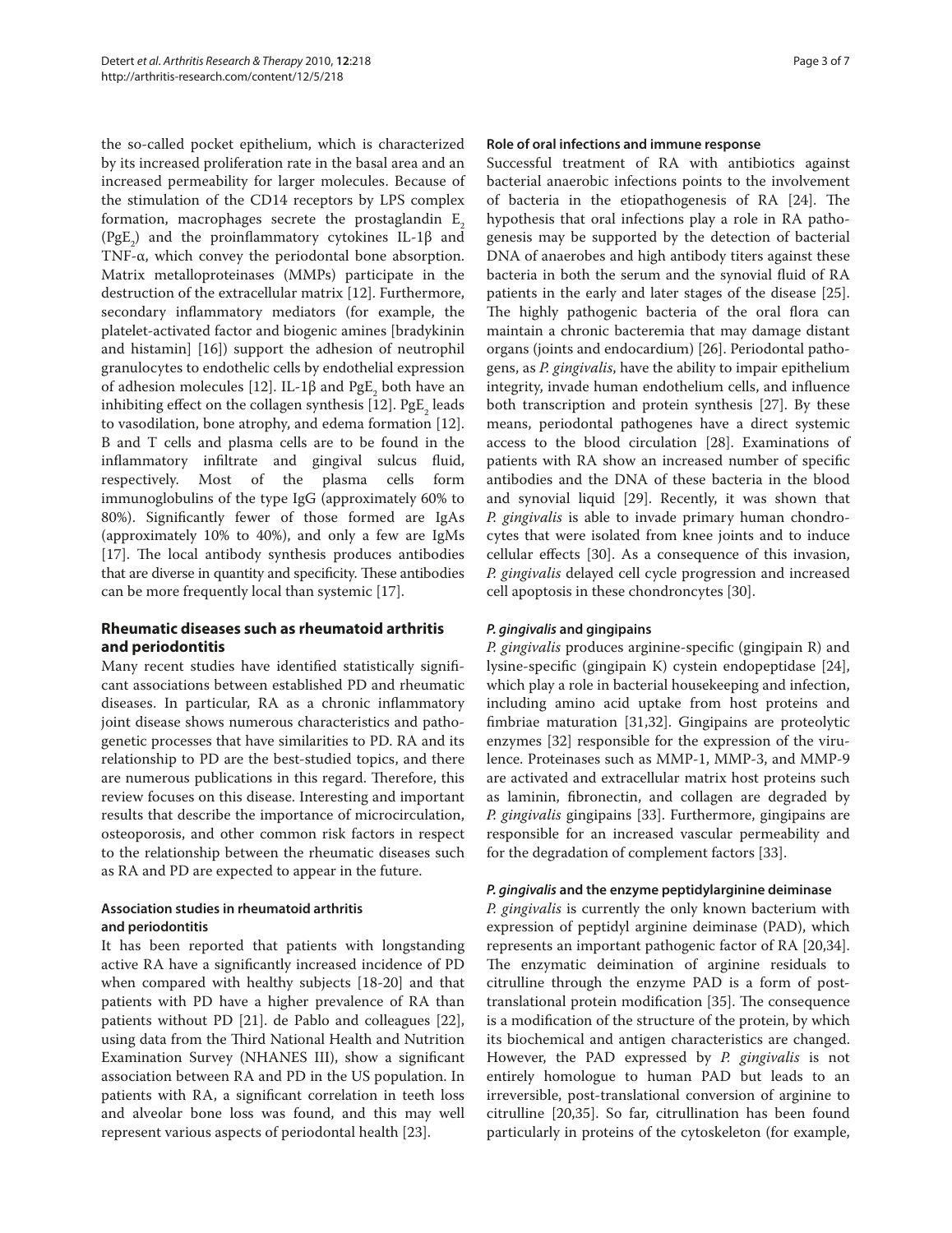cytokeratin, vimentin, and filaggrin) in the course of the apoptosis. Diseases like RA result in the (patho)physiological citrullination of structure proteins and in an increased accumulation of citrullinated proteins (for example, mutated citrullinated vimentin) [26]. The reduced immunotolerance of these patients to citrullinated proteins seems to be a key problem, so that – especially for RAs of high severity – an increased formation of autoantibodies develops [26]. For *P. gingivalis*, the by-product ammoniac serves as a neutralizer of the acid milieu and thereby ensures the growth of the bacterium [34]. Interestingly, patients with PD show a high concentration of ammonia in the sulcus fluid [34]. Possibly, periodontal infections with pathogens such as *P. gingivalis* in association with a genetic predisposition support inflammatory diseases like RA or have an immuno regulating effect on the course of the disease or both [10,20]. In this context, the *P. gingivalis* titer in patients with RA correlated significantly with the concentration of anti-citrullinated protein/peptide antibody (ACPA) [10,20]. It is thus hypothesized that in a genetically susceptible (shared epitope-positive) individual, such citrullinated peptides may interrupt tolerance to endogenous citrullinated antigens, resulting in the generation of an immune response to citrullinated self-antigens. Hitchon and colleagues [36] reported an association between immune responses to the oral pathogen *P. gingivalis* and the presence of ACPA in a population with a high background prevalence of RA-predisposing HLA-DRB1 alleles. This gene-environment interaction may result in breaking self-tolerance to citrullinated antigens or amplification of these autoimmune responses or both and may ultimately lead to the development of RA [36].

#### *P. gingivalis* **and the rheumatoid factor**

The rheumatoid factor (RF) has been found in RA and in other chronic inflammation diseases, including PD [20]. The RF could be verified in the gingiva, in the subgingival plaque, and in the serum of patients with PD [34]. Seropositive patients with PD showed increased titers of IgG and IgM antibodies against oral microorganisms when compared with seronegative patients with PD [34]. The RF of seropositive patients shows a cross-reaction with oral bacterial epitopes [37]. The *P. gingivalis* proteinase is responsible for the epitope development in the RF-Fc region. The proteinases are regarded as important virulence factors since they make the growth of *P. gingivalis* possible and lead to the degradation of the host tissue [38]. Bonagura and colleagues [39] identified the lysine and arginine amino acid sequences for these Fc regions of the IgG molecule. Since *P. gingivalis* decomposes lysine and arginine in particular and the IgG3 CH2 and CH3 domains are processed by the *P. gingivalis* 

proteinase, they take over a key function in the RF production of rheumatoid cells [40]. A current study  $(n = 69)$  of patients with RA evaluated the prevalence and severity of PD and their relationship to RA disease activity and severity [41]. Patients with osteoarthritis (OA) served as controls  $(n = 35)$  [41]. PD was more common and severe in patients with RA when compared with patients with OA [41]. Though apparently unrelated to disease activity, the presence itself of these autoantibodies does seem to be highly relevant in association to disease pathogenesis in RA and the occurrence of poor outcomes.

#### **Periodontitis, rheumatoid arthritis, and genetic factors**

In 1987, a successful demonstration of the connection between HLA-DR4 and rapidly progressive periodontitis (RPP) by specific typing of the HLA gene loci HLA-A, HLA-B, HLA-C, and HLA-D was achieved. In that study, a DR4 frequency of 80% in patients with RPP as opposed to 38% in the control group was observed [42]. Another study [43] confirmed these results by an examination of the DRB1\*04 alleles that code HLA-DR4. In patients with RPP, a significantly higher frequency  $(42%)$  of one of the DRB1 subtypes \*0401, \*0404, \*0405, or \*0408 could be detected, whereas the control group showed a frequency of these subtypes to be only 7%. These DRB1 subtypes are part of the so-called shared epitope genotypes, which also play a role in other inflammatory diseases like RA [26].

#### **Superantigens and heat shock proteins**

Heat-resistant, hydrophilic molecules with a molecular weight of 24 to 30 kDa are referred to as superantigens. They are able to virtually glue together T-cell receptors (TCRs) and major histocompatibility complex II molecules [44], which trigger a permanent signal in T cells. The region V beta (V $\beta$ V) has been identified as the binding position for superantigens and is located in the variable part of the beta chain of the TCR. TCRs of the Vβ gene (Vβ 6, 8, 14, and 17) are more frequent in patients with RA than in the control groups [45]. These superantigens of RA can be influenced by oral bacteria, although the *P. intermedia* stimulates the expression of Vβ 8 and Vβ 17 genes in CD4 (+) T cells, and both bacteria *P. gingivalis* and *P. intermedia* can also increase the expression of Vβ 6 and Vβ 8 [46].

Heat shock proteins (HSPs) protect the cell from stress by reversibly interacting with abnormal proteins and peptides and by participating in their backfolding and decomposition. Furthermore, HSPs fulfill a function in the hereditary and acquired immunity and are associated with the pathogenesis of RA [47].

In the serum of patients with RA, high levels of oral bacterial HSP were found. Seventy-kilodalton *Prevotella melaninogenica* HSP and *P. intermedia* HSP have also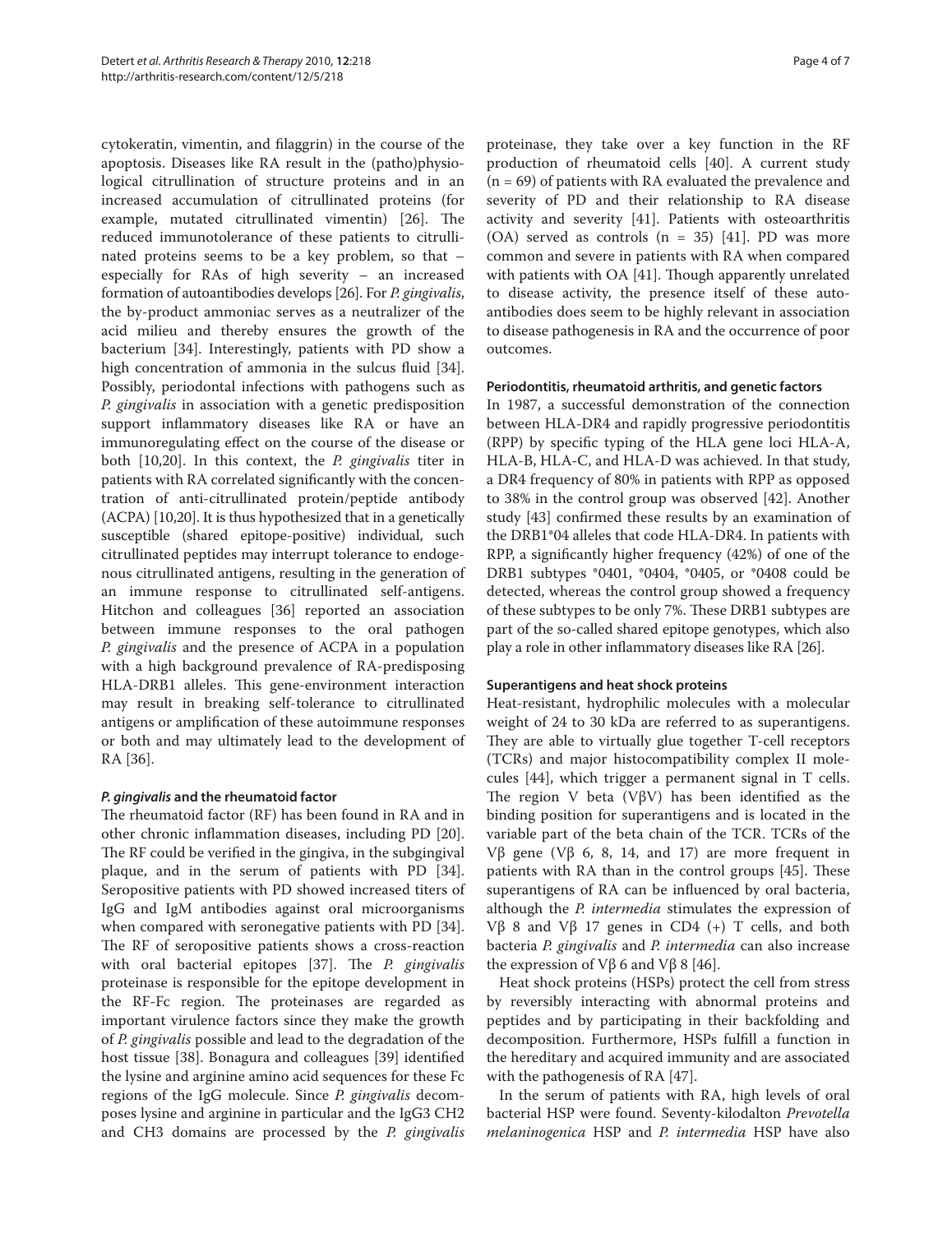been identified in periodontal disease [24]. However, HSP 70 antibodies are also found in the synovium of patients with RA and occur in the synovialis if the HSP 70 expression is triggered by specific stress factors (for example, heat, trauma, endotoxins, and anti-inflammatory drugs) and by proinflammatory cytokines (TNF- $\alpha$ , IL-1, and IL-6) [24]. Therefore, superantigens and HSP in patients with RA are not specific to oral bacteria [24].

#### **Autoantigens**

The citrullinated form of the  $\alpha$ -enolase is an autoantigen that plays a role in the glycolysis. α-Enolase operates as a receptor and activator of plasminogen, as an HSP, and as a Myc-binding protein [26]. The citrullinated  $\alpha$ -enolase has been detected together with other citrullinated antigens in the synovial tissue of patients with early RA [26]. However, the finding of a specificity of  $97.1\%$  in this cohort is remarkable. Lundberg and colleagues [27] identified an immunodominant epitope of the citrullinated  $\alpha$ -enolase. The data on the sequence similarity and cross-reactivity let us assume that this immunodominant epitope of the citrullinated  $\alpha$ -enolase plays a role in the primary autoimmunity of a subgroup of RA patients with bacterial infections, especially *P. gingivalis* [20,27].

It is well known that immunoglobulins of the class IgG act as antigens. Interestingly, IgG is glycolized differently in patients with RA. In 60% of the patients but not in healthy control groups matched by age, the terminal galactose is missing in the carbohydrate groups of the Fc part. Anti-agalactosyl IgG antibodies (CARF) showed a slightly higher sensitivity of 73.9% but a specificity as low as that for RF. This lack of terminal galactose is associated with a poor prognosis in the course of the disease [48]. Under these conditions, the saccharolytic bacterium *P. melaninogenica* is able to bind at the Fc region of the IgG molecule and to metabolize galactose with its enzyme [49]. Variations in the composition of the sugar moiety can influence antibody activity in autoimmune disorders. Furthermore, there are bacteria (*Escherichia coli*) that are inhibited by galactose (Gal) or N-acetylgalactosamines (GalNAc) and other carbohydrates [50].

The pathogenic periodontal bacteria produce enzymes (collagenases, hyaluronidases, neuraminidases, and others) that degenerate the intercellular matrix and the collagenous skeleton, thereby facilitating the infiltration of further microorganisms into the tissue [38]. In patients with RA, the presence of autoantibodies against collagen II (CII), a main component of the hyaline cartilage, has been verified [51]. *P. gingivalis* expresses a lysine-specific proteinase, shows collagenase activity, and reduces all collagen molecules except from those for CII [52]. Lysine in position 270 of CII 263 to 370 can be hydroxylized and further on glycolized to monosaccharides or disaccharides (for example, with a beta-D-galactopyranosyl or with an alpha-glycopyranosyl-(1,2)-beta-galactopyranosyl residue).

#### **T helper 17 cells and interleukin-17**

The role of the T helper 17 (Th17) cells in the host defense is not completely known. It was able to be shown that IL-17 stimulates the generation and mobilization of neutrophils and plays an important role in the defense of extracellular bacteria [53]. Th17 cells and IL-17 play an important role in the pathogenesis of RA. On the other hand, Th17 cells are also present in chronic periodontal disease [54]. IL-17 can be found in periodontal lesions and potentially plays a role in the etiopathogenesis of periodontal disease. The *P. gingivalis* antigen stimulates the T cells to express IL-17 [54].

#### **Metallomatrix proteinases**

Under a clinically healthy gingival situation, the continuous cellular composition and decomposition processes in the periodontium are balanced, so that collagen decomposing MMP and tissue inhibitors of MMP (TIMPs), for example, are always to be found. In PD, TIMPs are overbalanced in favor of the MMPs, which consequently have an increased active concentration. A key enzyme for the tissue destruction in the context of PD, MMP-8 in its active form decomposes fibrillar collagen structures and also is associated with alveolar bone destruction [12,55]. Consequently, the detection of mediators such as MMP-8 in the gingival sulcus fluid may be a method to monitor inflammatory activities, and this adds to classical periodontal diagnostics (probing depths, clinical attachment level, and bleeding on probing). A recent study showed lower MMP-8 levels in the healthy control group than in the RA group with gingivitis, in the RA group with PD, or in the systemically healthy PD group  $(P \le 0.05)$  [55]. In contrast, MMP-13 levels were similar in all groups  $(P > 0.05)$ . RA patients with gingivitis or PD had similar MMP-8, MMP-13, and TIMP-1 levels as did the systemic healthy control group  $(P > 0.05)$ . This study indicates that the simultaneous appearance of RA and PD has no influence on the investigated parameters. Increased MMP-8 levels in the gingival sulcus fluid can be found in periodontal inflammation. The long-term application of glucocorticoids and nonsteroidal anti-inflammatory drugs causes similar high MMP-8 and MMP-13 levels in RA patients and systemic healthy probands and possibly results in an overproduction of those enzymes.

## **Risk factors in periodontitis or rheumatoid arthritis or both**

The clinical appearance of PD (Figure 1) and RA can be influenced by congenital as well as acquired factors, which can increase the probability of the development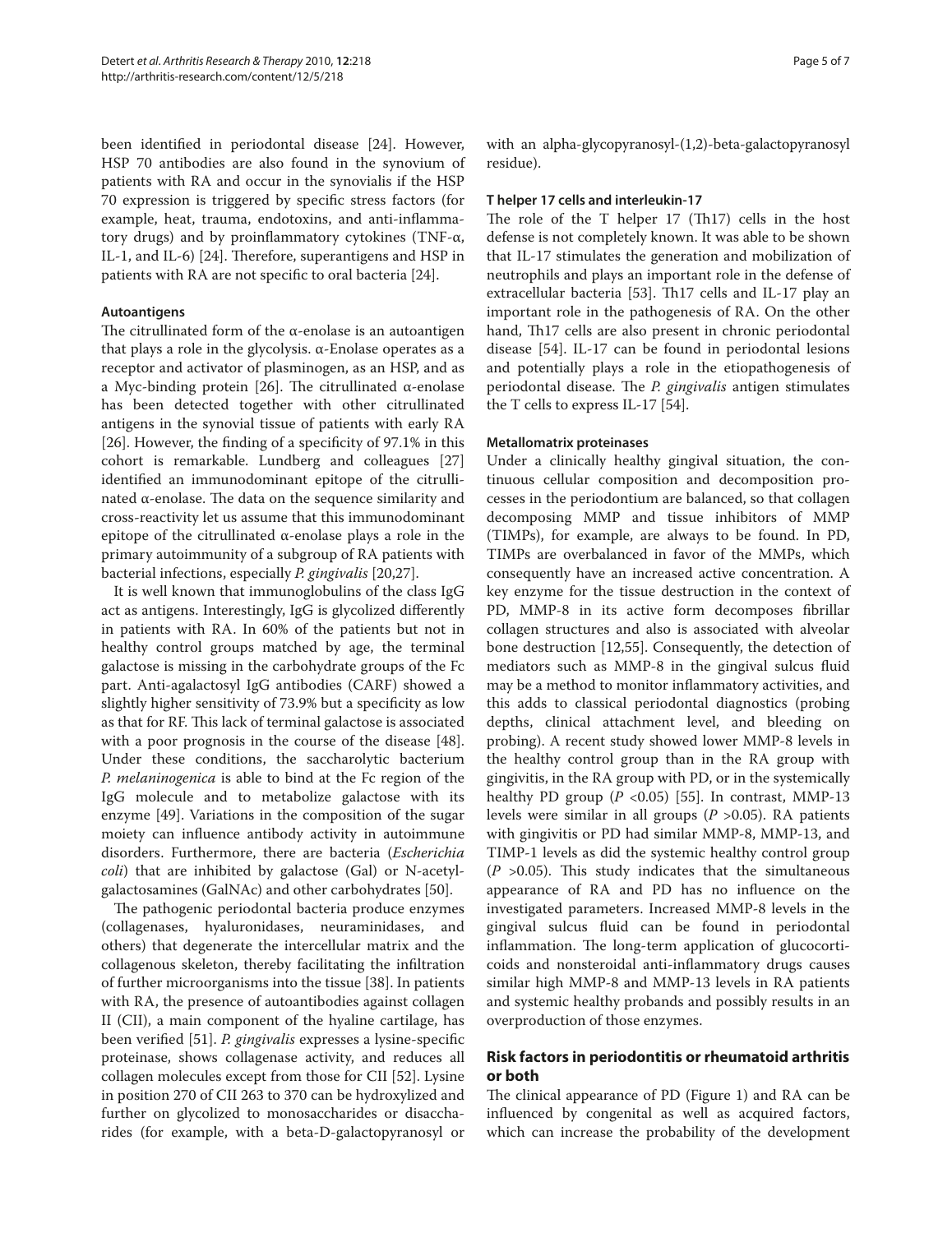and progression of the disease. From an etiologic and pathogenetic point of view, risk factors other than pathogenic bacteria and oral hygiene play a crucial role. These risk factors can influence every sub-step of the pathogenesis, and this explains the individually different manifestations of the disease [3]. The individual risk factors such as age, gender, body mass, and genetic factors (IL-1β polymorphism and HLA gene associations) are the focus of attention. Other exogenic risk factors such as nutritive factors, socioeconomic status, psychological factors (for example, stress), and lifestyle (cigarette smoking and alcohol consumption) as well as systemic diseases may influence the pathogenesis [56,57]. However, it has also been known for some years now that patients with PD not only suffer from local loss of the connective tissue and the hard tissue but also have an increased risk of developing systemic diseases [58]. This interrelation is referred to as 'periodontal medicine'.

#### **Smoking**

The best documented environmental factor that contributes to RA susceptibility is smoking. Importantly, smoking appears to contribute to disease susceptibility only in individuals who develop autoantibody-positive RA characterized by the presence of ACPAs. There is a clustering of RA risk associated with smoking, presence of shared epitope alleles and the presence of ACPA [58]. Hitchon and colleagues [36] tried to determine whether oral hygiene and smoking are associated with RA, ACPA, and immune responses to *P. gingivalis*. It is known that smoking and poor oral health habits both increase the risk of PD [36]. Smoking is a risk factor for PD possibly through the effects of nicotine on inflammatory cytokine profiles [59] and MMP-3 activity [60] or potentially even through direct effects on P. gingivalis gene expression. Hitchon and colleagues [36] did find a high prevalence of both smoking and poor oral health habits in the study population on the basis of self-report questionnaire data; however, they could not define a clear association between these factors and the presence of either RA or ACPA.

#### **Conclusions**

We conclude that there is some evidence for the relationship between the presence of PD and the development of RA. The existence of an inflammatory systemic disease may promote PD in both its emergence and progress. Periodontal pathogens have direct systemic access to the blood circulation. Therefore, treatment with antibiotics in patients with RA can be effective. The enzyme PAD represents an important pathogenetic factor for RA. *P. gingivalis* is currently the only known bacterium with expression of PAD and plays a role in the humoral immune response and in the presence of APCA in patients with RA. Oral hygiene and smoking represent environmental

factors influencing the risk for the development of RA. Other risk factors (for example, nutritive factors, stress, and lifestyle factors) should also be examined in the future with regard to their relationship to PD and RA. Further basic and clinical studies are needed. In particular, longitudinal studies are needed in order to clarify the temporal relationship between PD and RA. These studies will need to include high numbers of patients but a low number of confounding factors in order to derive firm conclusions. For clinical studies, it is necessary to create a network of cooperation with rheumatologists and dentists.

#### **Abbreviations**

ACPA, anti-citrullinated protein/peptide antibody; CII, collagen II; HSP, heat shock protein; Ig, immunoglobulin; IL, interleukin; LPS, lipopolysaccharide; MMP, matrix metalloproteinase; OA, osteoarthritis; PAD, peptidyl arginine deiminase; PD, periodontitis; PgE<sub>2</sub>, prostaglandin E<sub>2</sub>; PMNL, polymorph nuclear leucocyte; RA, rheumatoid arthritis; RF, rheumatoid factor; RPP, rapidly progressive periodontitis; TCR, T-cell receptor; Th17, T helper 17; TIMP, tissue inhibitor of metalloproteinase; TNF-α, tumor necrosis factor-alpha.

#### **Competing interests**

The authors declare that they have no competing interests.

#### **Author details**

1 Department of Rheumatology and Clinical Immunology, Charité - Universitätsmedizin Berlin, Campus Mitte, Charitéplatz 1, 10117 Berlin, Germany; 2 Department of Periodontology, Charité - Universitätsmedizin Berlin, Campus Virchow, Augustenburger Platz 1, 13353 Berlin, Germany

#### Published: 22 October 2010

#### **References**

- 1. Saini R: Periodontitis a true infection. J Glob Infect Dis 2009, 1:149-151.
- 2. Listgarten MA: Bacteria and periodontitis. J Can Dent Assoc 1996, 62:12-13.
- 3. Detert J, Pischon N, Burmester GR, Buttgereit F: Pathogenesis of periodontitis in rheumatic diseases. Z Rheumatol 2010, 69:109-112.
- 4. Lovegrove JM: Dental plaque revisited: bacteria associated with periodontal disease. J N Z Soc Periodontol 2004, (87):7-21.
- 5. Socransky SS, Haffajee AD. Dental biofilms: difficult therapeutic targets. Periodontol 2000 2002, 28:12-55. Review.
- 6. Moore WE, Moore LV: The bacteria of periodontal diseases. Periodontol 2000 2000, 5:66-77.
- 7. Kolenbrander PE, London J: Adhere today, here tomorrow: oral bacterial adherence. J Bacteriol 1993, 175:3247-3252.
- 8. Whittaker CJ, Klier CM, Kolenbrander PE: Mechanisms of adhesion by oral bacteria. Annu Rev Microbiol 1996, 50:513-552.
- 9. Wang PL, Ohura K: Porphyromonas gingivalis lipopolysaccharide signaling in gingival fibroblasts-CD14 and Toll-like receptors. Crit Rev Oral Biol Med 2002, 13:132-142.
- 10. Haffajee AD, Socransky SS: Microbial etiological agents of destructive periodontal diseases. Periodontol 2000 1994, 5:78-111.
- 11. Kornman KS, Page RC, Tonetti S: The host response to the microbial challenge in periodontitis: assembling the players. Periodontol 2000 1997, 14:33-53.
- 12. Taba M Jr., Kinney J, Kim AS, Giannobile WV: Diagnostic biomarkers for oral and periodontal diseases. Dent Clin North Am 2005, 49:551-571.
- 13. Moughal NA, Adonogianaki E, Thornhill MH, Kinane DF: Endothelial cell leukocyte adhesion molecule-1 (ELAM-1) and intercellular adhesion molecule-1 (ICAM-1) expression in gingival tissue during health and experimentally induced gingivitis. *J Periodont Res* 1992, 27:623-630.
- 14. Sanders LAM, Feldman RG, Voorhorts-Ogink MM, De Haas M, Rijkers GT, Capel PJ, Zegers BJ, Van de Winkel JG: Human immunglobulin G (IgG) Fc receptor IIA (CD32) polymorphism and  $\text{lgG}_2$  - mediated bacterial phagocytosis by neutrophils. Infect Immun 1995, 63:73-81.
- 15. Page RC: The role of inflammatory mediators in the pathogenesis of periodontal disease. J Periodontol Res 1991, 26:230-242.
- 16. Offenbacher S: Periodontal disease: pathogenesis. Ann Periodontol 1996, 1:821-878.